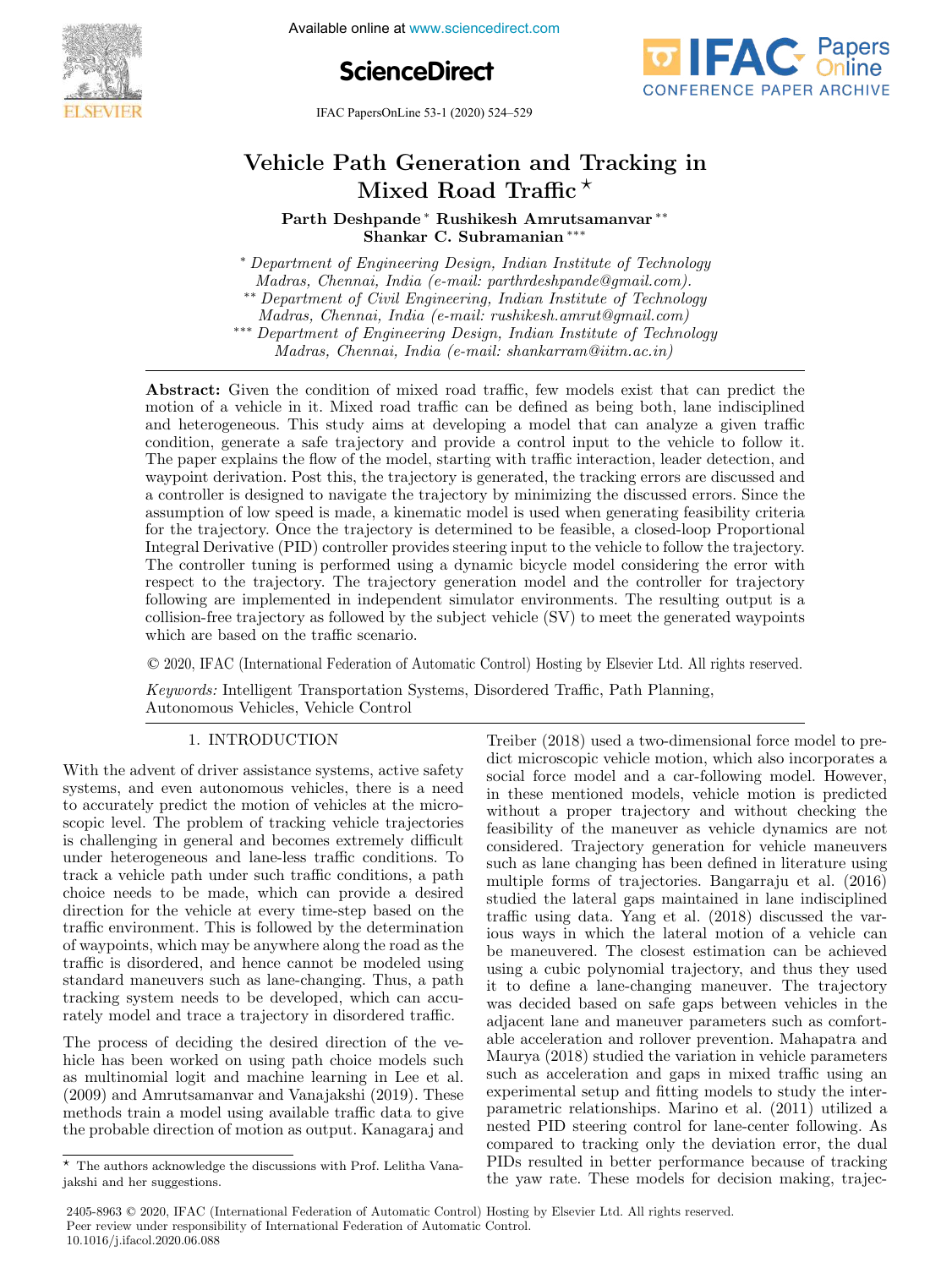

Fig. 1. Overview of the vehicle motion model

tory generation and path following work at different levels have been developed independently. However, they are not specifically designed to work in a traffic scenario consisting of different classes of vehicles without any lane-discipline. There is a need to integrate these models and adapt them to mixed traffic.

This study aims to generate and follow a trajectory for a vehicle in mixed and disordered traffic. The inputs provided to the model are the parameters of vehicles in the environment around the subject vehicle (SV). These include position, speed, and type of vehicle and road parameters such as curb presence and speed limit. The output is to be provided in terms of the steering angle, which is the control input for following the desired trajectory. The current scope of the problem is limited to slow speeds of less than 20 km/h, to be representative of urban roadways. This reduces the dependency of the model on high-speed vehicle dynamics. Further, the heading angle of the vehicle is assumed to be small with respect to the straight road at all times, and the vehicle speed is kept constant during a lateral maneuver. An overview of the proposed model is shown in Fig. 1. The overall process of modeling vehicle motion in traffic involves decision making and both lateral and longitudinal motion modeling. However, as highlighted in Fig. 1, the current study focuses on blocks 1, 2, 5, 6 and 7. Blocks 1 and 2 are universally needed, as any motion planning requires knowledge of the traffic scenario and a leader vehicle, and blocks 5, 6 and 7 are specific to the current study. Blocks 3 and 4 are exclusive to the decision-making process and 8 and 9 pertain to longitudinal motion, and hence they are not considered here.

#### 2. MODEL DEVELOPMENT

#### 2.1 Traffic Interaction

To define lateral maneuvers such as overtaking, a leader vehicle that is to be overtaken has to be defined first. The leader is chosen as the vehicle which may pose a safety risk to the SV and lies in the driver's visible range. The following method is adopted when choosing a leader.

The subject vehicle (SV) is concerned about other vehicles in two different regions in its surroundings, namely the detection region and collision region. The detection region is considered to be less critical than the collision region. The choice of a leader vehicle depends on the position of vehicles in these regions. Both regions are assumed to be rectangular and oriented along the road at every time instant.

The detection region is defined by the visibility region of the rider. The dimensions are calculated using a hazardperception approach, as shown in Fig. 2.



#### Fig. 2. Interaction region

The front vision distance is calculated to be 11 meters, and the mirror vision distance is considered to be 7.5 meters based on vehicle speed and reaction time (Amrutsamanvar and Vanajakshi (2019)). The lateral threshold depends on the peripheral vision parameters.

The length of the collision region is calculated using the vehicle's stopping distance which is speed-dependent, and the width is calculated considering safe gaps from other vehicles.

# 2.2 Leader Choice

The leader vehicle is considered as the vehicle of the highest priority among all the vehicles. The decisions of speed and overtaking are taken based on the leader's speed and position.

The choice of a leader is based on the following assumptions:

- (1) The SV tries to follow the vehicle that is closest to it inside its detection region.
- (2) The SV tries to avoid colliding with vehicles present in its collision region.

Based on these assumptions, considering that there are 'm' vehicles detected in the detection region, out of which 'n' lie in the collision region at that time instant. The choice of the leader vehicle for that time instant is done by the following steps:

- (1)  $n = 0$ : This means that there are no vehicles in the collision region. Here, the vehicle whose distance to the SV is the least among all the  $m$  vehicles is chosen.
- $(2)$   $n > 0$ : In this case, the vehicle in the collision region whose speed is the lowest among the  $n$  vehicles is chosen, as the slowest vehicle in front of the SV would dictate the headway time and the required minimum stopping distance of the SV.

If there are no vehicles present in the detection region, there would not be any leader and hence the free driving model would be evoked.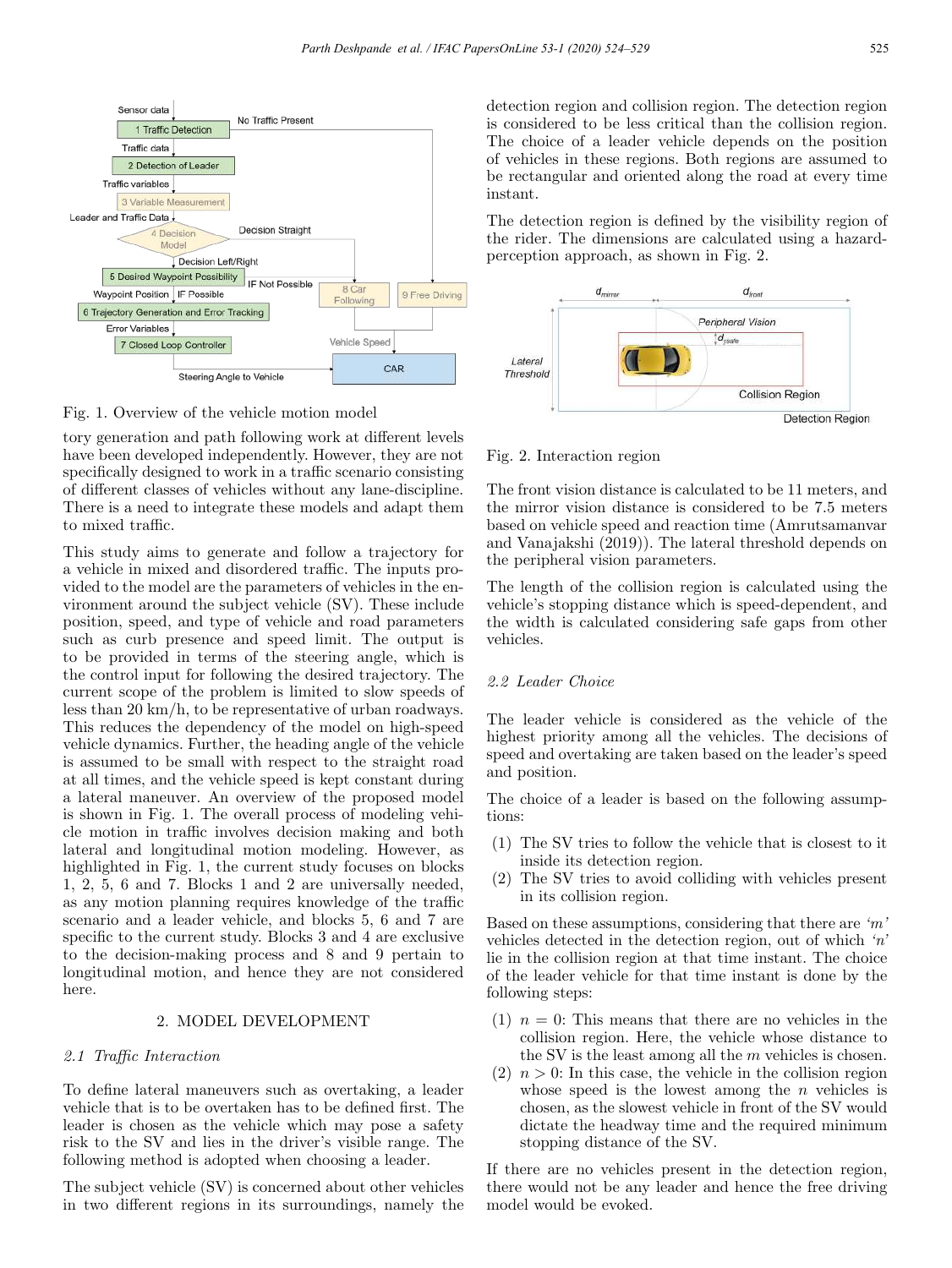

Fig. 3. Desired Lateral Position

### 2.3 Direction Decision Model

The decision of the direction of motion is based on the environment of the SV. Decision methods typically use multiple environment variables as training data to generate a model that can give the direction of motion (Amrutsamanvar et al. (2019)). One such model is developed by Amrutsamanvar and Vanajakshi (2019), where a logit model is trained on environment data to give the probability of direction of motion. The direction with the highest probability is chosen as the desired direction.

From this known desired direction of the subject vehicle, the present study develops a methodology to decide the exact position in which the vehicle will be at the next time-step. This position is the desired waypoint, which is obtained by applying suitable conditions along the X and Y directions, as discussed below.

#### 2.4 Lateral Waypoint Position

To define the lateral position of the waypoint, it is assumed that the least lateral distance is traveled to maintain a safe lateral distance  $d_{y_{safe}}$  when passing the leader vehicle. The SV needs to clear the lateral distance between itself and the leader as well as the safe lateral distance  $d_{ysafe}$ . The safe lateral gap can be estimated from data, as demonstrated by Bangarraju et al. (2016).

Here,  $d_L$  is the lateral distance between the SV and the leader vehicle, w is the width of the SV and  $w<sub>L</sub>$  is the width of the leader. The variable dir holds -1 if the desired direction is right and 1 if it is left. The desired position in the Y direction,  $y_n^f$  will be given by:

$$
y_n^f = dir(d_L + \frac{w_L}{2} + d_{y_{safe}} + \frac{w}{2}).
$$
 (1)

Since the safe gap is defined from the edges of the vehicles, half of the widths of the SV and leader are added in order to clear the leader safely, as seen in Fig. 3.

#### 2.5 Longitudinal Waypoint Position

The desired longitudinal position is used for setting the waypoint as well as checking if the trajectory to that point would be feasible to trace. Current constraints added are based on gaps and the predicted maximum curvature K of the trajectory. The constraints on the curvature typically add a quadratic constraint on the desired X value. Here the minimum and maximum possible values of X are calculated and compared to check the feasibility.

(1) Constraints on trajectory curvature: The curvature of the trajectory is constrained by various parameters pertaining to the dynamics of a vehicle, and these need to be considered to generate a trajectory that would be safe to manoeuver. For this, the maximum values of curvature are generated from the following constraints:

• Lateral traction limit: The centrifugal force on the vehicle should not exceed the lateral force provided by friction, given by  $\mu$  times the normal reaction.  $K_{speed}$  is the maximum allowable curvature to support this, given by:

$$
K_{speed} = \frac{\mu_{lat}g}{v^2}.
$$
 (2)

• Vehicle steering angle constraints: The steering angle of the vehicle required to trace the trajectory should not exceed the maximum possible steering angle of the vehicle in the lock position. At low speeds, the steering angle  $\delta$  required to trace a curvature  $K$  tends to be  $lK$ .  $K_{steer}$ is the maximum allowable curvature considering the steering configuration, given by:

$$
K_{steer} = \frac{\delta_{max}}{l}.
$$
 (3)

• Lateral acceleration constraints for comfort: the lateral acceleration required to trace a curve of curvature K is given by  $v^2K$ . The lateral acceleration adopted by various drivers would be different and would depend on the driver aggressiveness (DA) parameter. It is assumed to be ranging from  $1 \text{ m/s}^2$  for a safe driver (DA=0) and 4 m/s<sup>2</sup> for an aggressive driver (DA=100). If  $K_{comf}$  is the curvature with a limit of  $a_{comf}$  on the lateral acceleration,

$$
K_{comf} = \frac{a_{comf}}{v^2},\tag{4}
$$

where

$$
a_{comf} = 1 + 3\frac{DA}{100}.\t\t(5)
$$

The maximum and minimum lateral acceleration can be estimated using experimental data, as done by Mahapatra and Maurya (2013).

To ensure that all the conditions are met, the maximum possible curvature that can be traced by the vehicle is taken as the minimum of all the calculated K values:

$$
K_{max} = min(K_{speed}, K_{steer}, K_{comf}).
$$
 (6)

Once the value of  $K_{max}$  is obtained, the condition that the maximum curvature of a cubic polynomial trajectory should be less than  $K_{max}$  is applied, where the maximum curvature is given by (Yang et al. (2018)):

$$
K_{max} = \left| \frac{2x_n^f \tan(\theta_i) - 6y_n^f}{(x_n^f)^2} \right|.
$$
 (7)

Here,  $\theta_i$  is the heading angle of the vehicle at the initial point. The heading angle at the final point is assumed to be zero. The minimum value of  $x(x_{fmin})$ is calculated from equation (7).

(2) Maximum constraint based on gaps: To avoid a collision, the overtaking should be complete before the longitudinal position of the SV crosses that of the leader vehicle. The time taken for overtaking is  $t = \frac{L}{v}$ , where L is the length of the trajectory, which is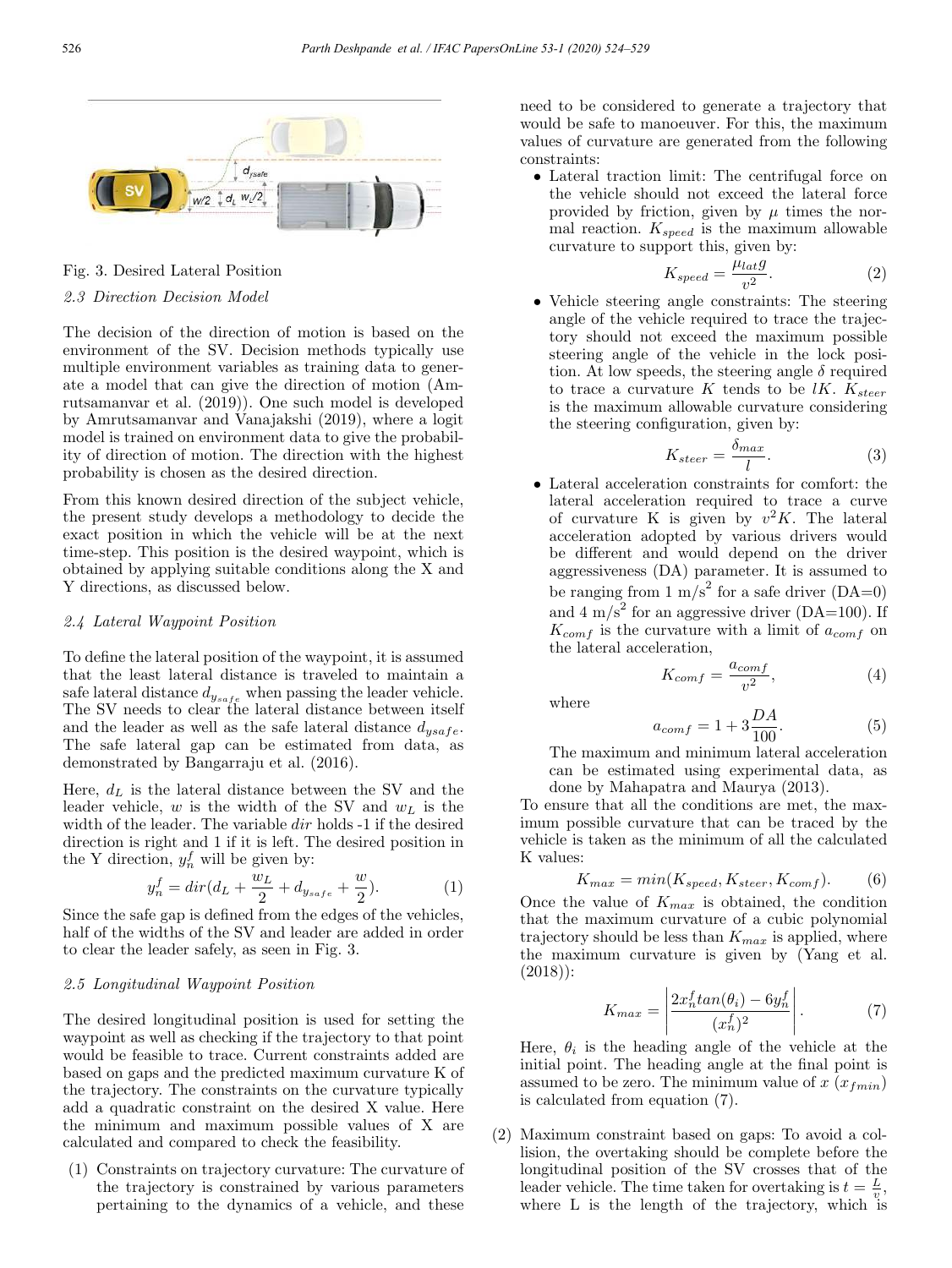calculated by integrating  $d_s$  over the distance  $x_{fmax}$ .  $d_x$  is the longitudinal distance between the SV and the leader. The length of the segment is given by:

$$
d_s = \sqrt{1 + \left( \tan(\theta_i) + x \frac{6y_n^f - 4x_{fmax} \tan(\theta_i)}{x_{fmax}^2} + x^2 \frac{3x_{fmax} \tan(\theta_i) - 6y_n^f}{x_{fmax}^3} \right)^2}.
$$
\n(8)

The maximum value of x  $(x_{fmax})$  is calculated using a geometric formulation considering the total length of the trajectory and assuming that the vehicle speed remains constant, as (Yang et al. (2018)):

$$
x_{fmax} = d_x + \frac{v_L L_{total}}{v},\tag{9}
$$

where

$$
L_{total} = \int_{0}^{x_{fmax}} d_s dx.
$$
 (10)

The maximum and minimum values of x obtained are compared to check the feasibility of the trajectory and decide the desired point accordingly. If  $x_{fmax} > x_{fmin}$ , the trajectory is possible and will be executed, else the maneuver will be cancelled and the vehicle will continue straight motion.

### 3. TRAJECTORY GENERATION AND TRACKING

#### 3.1 Trajectory Equation

Once the desired waypoint is obtained, the model generates a trajectory to reach it. Using a cubic polynomial trajectory (Yang et al. (2018)):

$$
y = a_1 x + a_2 x^2 + a_3 x^3, \tag{11}
$$

where

$$
a_1 = \tan(\theta_i), \ a_2 = \frac{3y_n^f - 2x_n^f \tan(\theta_i)}{x_n^f} ,
$$

$$
a_3 = \frac{x_n^f \tan(\theta_i) - 2y_n^f}{x_n^f} .
$$
(12)

#### 3.2 Error tracking

To implement a path tracking controller, the lateral offset error must be provided to the control block. The path following problem is modeled as a lane-keeping problem, where the lane center is the desired trajectory. In standard lane-keeping models (Rajamani (2011)), the error variable is defined as the look-ahead offset  $y_L$ , which is the predicted lateral deviation at a look-ahead distance  $(d_s)$ .  $e_1$  is the lateral deviation and  $e_2$  is the heading angle deviation, both at the current vehicle position.

Here, a component of the curvature of the trajectory,  $K_e$ , at the point on the trajectory, is considered when finding  $e_1$  and  $e_2$ . This results in the following relationship (Deshpande (2017)):

$$
y_L = e_1 + d_s \tan(e_2) + d_s \tan\left(\frac{\sin^{-1}(d_s K_e)}{2}\right). \tag{13}
$$

The time-step for the decision loop (outer loop) is taken as  $t_d = 1$  s because of its computationally intense nature, and for the control loop (inner loop) as  $t_s = 0.001$  s for accurate error tracking, as shown in Fig. 4.

To utilize this error variable, the parameters  $e_1, e_2$  and  $K_e$  are calculated with respect to the desired trajectory.



Fig. 4. Time loops and time-steps

 $(x_c, y_c)$  is the current position of the SV with respect to the global road coordinate frame with heading angle  $\theta_c$ .  $(x_{prev}, y_{prev})$  is the position of the SV at the previous outer loop time-step with heading angle  $\theta_i$ . Then, the position of the SV with respect to the local coordinate system will be:

$$
x_{rel} = x_c - x_{prev}, \ y_{rel} = y_c - y_{prev}.
$$
 (14)



Fig. 5. Trajectory coordinates for error tracking

The first step is to find  $x_e$ . Here,  $x_e$  lies on the line passing through  $(x_{rel}, y_{rel})$  and perpendicular to the heading of the SV, as well as on the trajectory. The point  $x_e$  is calculated by equating the equations of the line and the curve, thus arriving at equation (15):

$$
a_3x^3 + a_2x^2 + (a_1 + \tan(\theta_c))x = y_{rel} + x_{rel} \tan(\theta_c). \tag{15}
$$

Once  $x_e$  is obtained as the desired point,  $y_e$  is calculated from equation (11).

The value of the desired heading angle,  $\theta_e$ , at  $(x_e, y_e)$  is calculated using equation (16) which gives the slope of the cubic polynomial curve as (Yang et al. (2018)):

$$
\theta_e = \tan^{-1} \left( \tan(\theta_i) + \frac{(3y_n^f - 2x_n^f \tan(\theta_i))x_e}{x_n^f} + \frac{(x_n^f \tan(\theta_i) - 2y_n^f)x_e^2}{x_n^f} \right). \tag{16}
$$

Since  $e_1$  is the lateral deviation between the SV and the trajectory, it can be positive or negative depending on which side of the SV does the trajectory lie. To determine the sign of  $e_1$ , an angle  $\theta_{e_1}$  is defined from the SV to the desired point  $(x_e, y_e)$  with respect to the X-axis. This angle is given by:

$$
\theta_{e1} = \text{atan}\left(\frac{y_e}{(x_e - x_{rel} + \frac{y_{rel}}{\tan(\theta_c)})}\right). \tag{17}
$$

The sign of  $e_1$  is determined by comparing  $\theta_{e_1}$  with the vehicle heading  $\theta_c$  as shown below: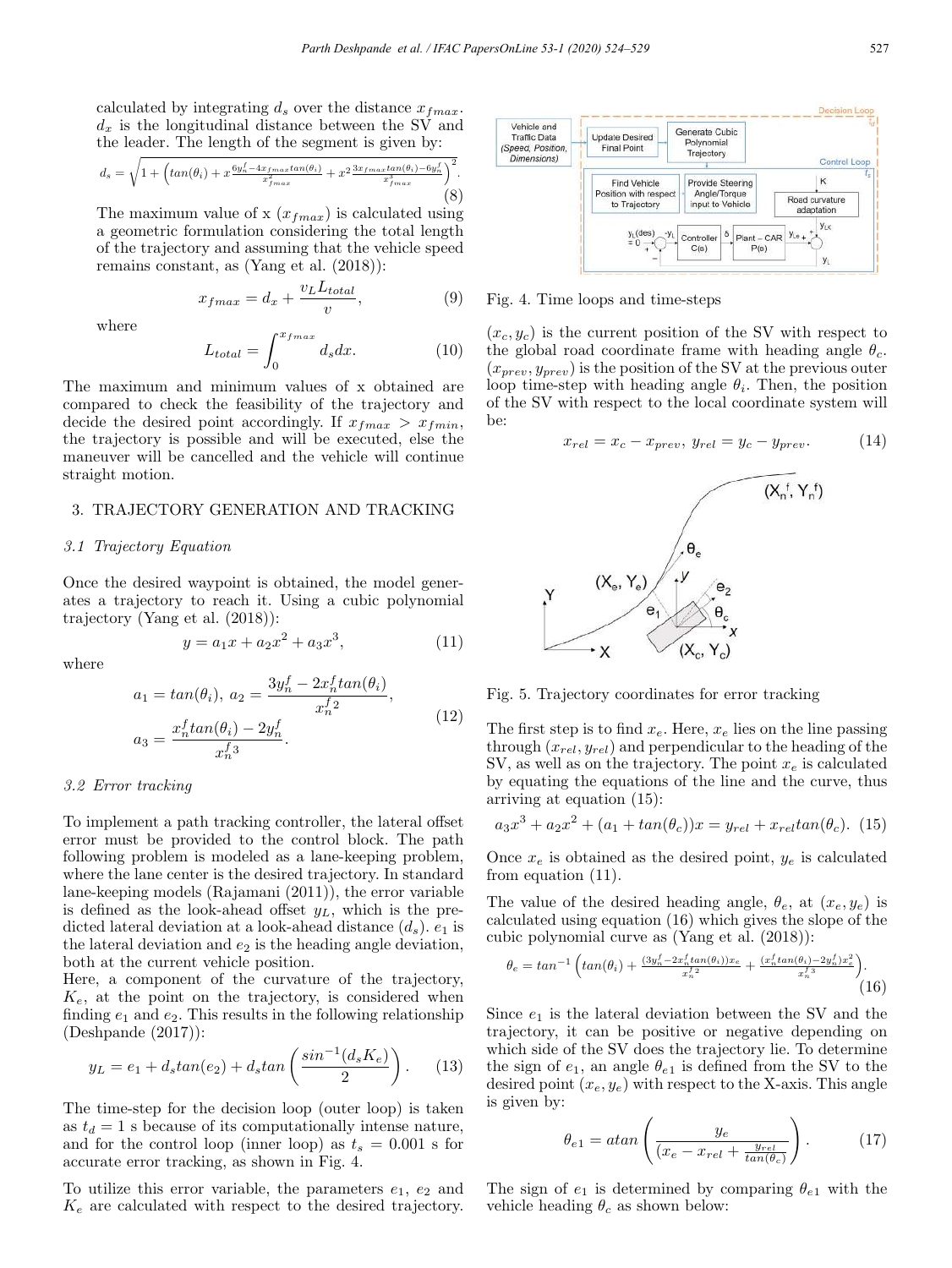(1) If 
$$
(\theta_{e1} > \theta_c)
$$
:  
\n $e_1 = -\sqrt{(y_{rel} - y_e)^2 + (x_{rel} - x_e)^2}$ .  
\n(2) Else:  
\n $e_1 = \sqrt{(y_{rel} - y_e)^2 + (x_{rel} - x_e)^2}$ .

The heading angle deviation of the SV with respect to the trajectory is given by:

$$
e_2 = \theta_c - \theta_e. \tag{18}
$$

#### 4. CONTROLLER SIMULATION AND TESTING

# 4.1 Control Variables

A closed-loop control system is used for steering control, which inputs the steering angle as the control input and tracks the look-ahead offset as the error. The additional curvature term is added after the error is obtained from the plant, which can then be said as the disturbance to the closed-loop system. P and PI controllers are used for converting the error to the control input.

# 4.2 System Modelling

For tuning the P and PI controllers before implementation, a lower order model is used. The dynamic bicycle model in terms of error with respect to the road as given in Rajamani (2011) is used here.

The state vector is given as:

$$
\mathbf{x} = \begin{bmatrix} e_1 \\ \dot{e}_1 \\ e_2 \\ \dot{e}_2 \end{bmatrix},
$$
(19)

and the state equations are:

$$
\dot{\mathbf{x}} = \mathbf{A}\mathbf{x} + \mathbf{b}\delta, \ny_L = \mathbf{c} \cdot \mathbf{x}.
$$
\n(20)

The matrices  $\bf{A}$ ,  $\bf{b}$  and  $\bf{c}$  can be seen in Rajamani (2011). The state-space model from equation (20) is converted into a transfer function between the steering angle and the error output. The vehicle parameters used are for for a test car IPG CarMaker, as the controller is being tuned for implementation in CarMaker. The data is shown in Appendix A. These parameters are substituted into the transfer function obtained to get:

$$
P(s) = \frac{2496.1s^2 + 21570s + 18230}{s^4 + 83.21s^3 + 1721s^2 - 1.042s10^{-13}}.
$$
 (21)

# 4.3 Controller Tuning using Root Locus

In order to tune the controller, the performance criteria are set as a 10% peak overshoot and 1 s settling time. These criteria, when plotted with the root locus of the system, are shown in Fig. 6.

To tune a PI controller, the assumption made is that  $\frac{K_i}{K_p} = \beta$ , where  $\beta$  is a very small value (=0.01), and  $K_p$  and  $K_i$  are the proportional and integral gains respectively.

Then, the system transfer function is modified as:

$$
P_{PI}(s) = \left(1 + \frac{\beta}{s}\right)P(s).
$$
 (22)



Fig. 6. Root locus of transfer function from  $\delta$  to  $y_L$ 

The root locus of this transfer function when plotted with the performance criteria gives  $K_p = 2.23$ . Thus,  $K_i = \beta K_p = 0.0223$ .

#### 5. RESULTS

5.1 MATLAB<sup>®</sup> simulation results (without controller)



Fig. 7. Step-wise overtaking manoeuvre

The trajectory generation module is tested out by developing a simulator environment in MATLAB<sup>®</sup>. The test model includes the blocks starting from obtaining the desired direction to the generation of the trajectory. The execution is modeled without a controller or plant, by directly calculating the position of the SV at the next time-step considering its speed and assuming that the trajectory is exactly followed. The scenario tested includes one vehicle, which is detected as the leader and is then overtaken.



Fig. 8. Overall trajectories (MATLAB<sup>®</sup> simulation)

The step-wise process is shown in Fig. 7. The SV is depicted in blue, the detection region is shown by the